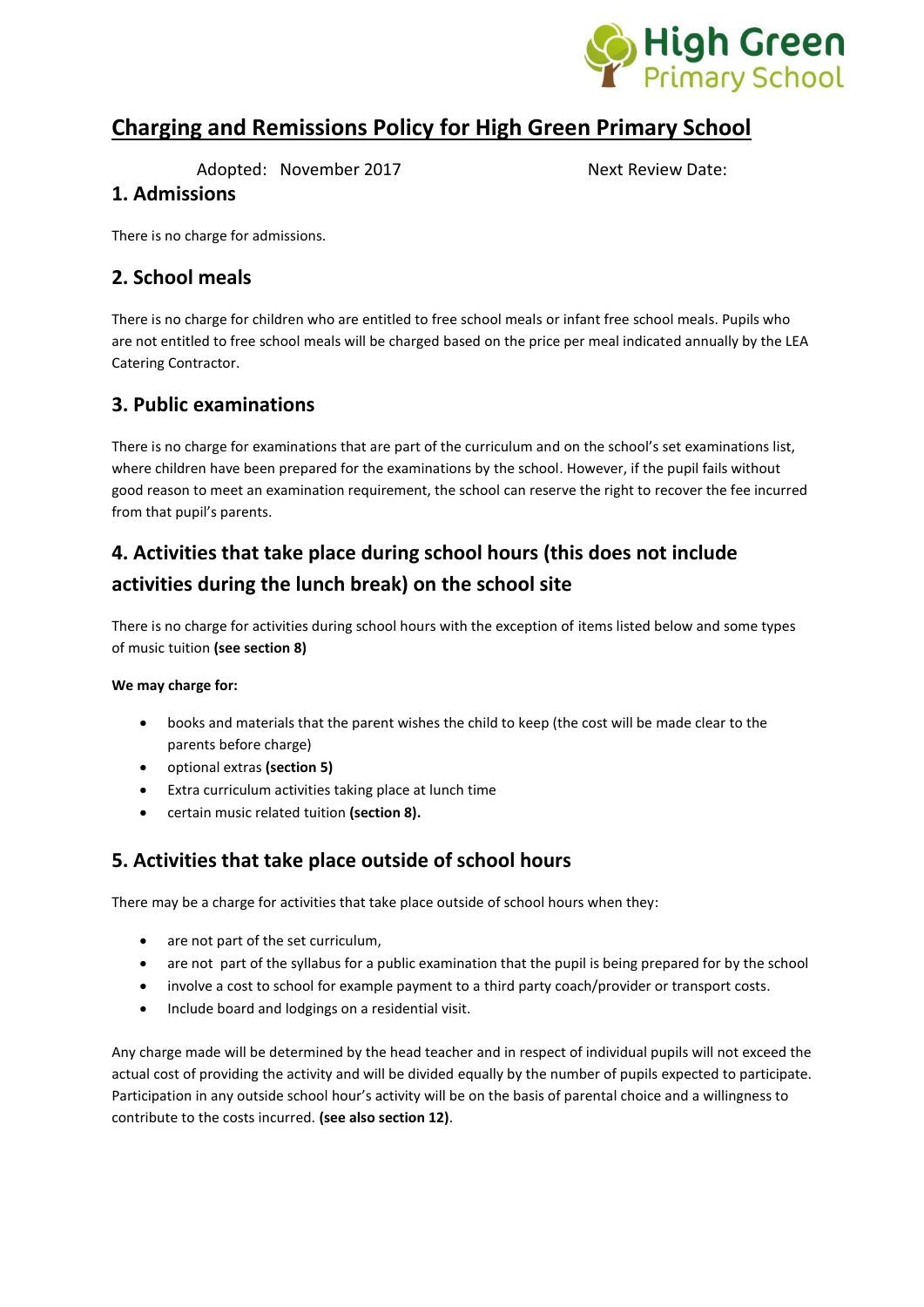

# **6. Activities that take place off the school site**

Where the offsite activity takes place partly or wholly off the school site a charge may be made to cover the costs incurred by the school for the payment of transport and admission or other fees to be paid to a 3<sup>rd</sup> party provider. Any charge made will be determined by the head teacher and in respect of individual pupils will not exceed the actual cost of providing the activity and will be divided equally by the number of pupils expected to participation. Participation in any off site activity will be on the basis of parental choice and a willingness to contribute to the costs incurred. **(See also section 12)**. **Parents who can prove they are in receipt of certain benefits may be exempt from paying this cost**

# **7. Residential activities**

#### **Our school will charge for:**

- Board and lodgings on any residential activity
- Any 3<sup>rd</sup> party fees/admissions or coaching cost on a residential
- travel costs to and from a residential activity residential activities that take place during and or outside school hours.

Parents will be informed of the charges in advance and the charge will not exceed the actual cost incurred by the school. **Parents who can prove they are in receipt of certain benefits may be exempt from paying this cost**

# **8. Music tuition within school hours**

The school follows government legislation that states that all education provided during school hours must be free; however, music lessons are an exception to this rule.

**Charges will be made if** the teaching is **not** an essential part of either the National Curriculum or a public examination syllabus being followed by the pupil(s), or the first access to the Key Stage 2 Instrumental and Vocal Tuition Programme (Wider Opportunities) in Year 3 and year 5. Parents will be asked to contribute to the cost of optional continued tuition for their child in Year 4 and Year 6.

In addition the school will charge for teaching requested by parents and delivered by specialist tutors given to either an individual pupil or groups of any appropriate size. **Parents who can prove they are in receipt of certain benefits may be exempt from paying this cost**

## **9. Extended services**

The school is dedicated to providing a well-rounded and extensive education for our students which includes a range of before school and extra-curricular activities (extended services). Extended services enable our school to provide:

- high-quality learning opportunities either side of the school day
- ways of intervening early when children are at risk of poor outcomes,
- ways of increasing pupil engagement and narrowing gaps in outcomes between different groups of pupils.